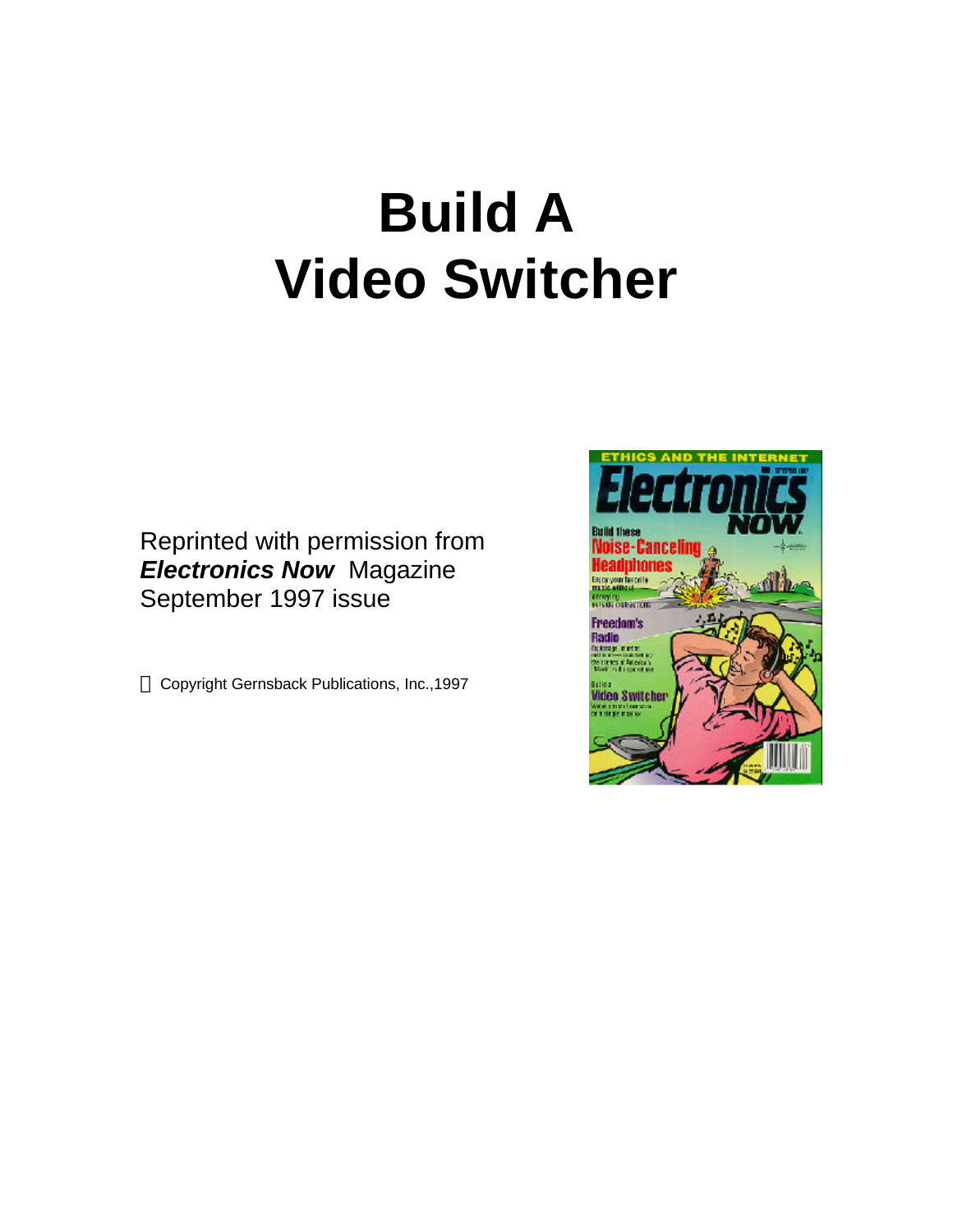

BUILD A VIDEO **SWITCHER** 

FRANK MONTEGARI

*Watch several cameras on one monitor with this simple device*

With the cost of security cameras going down, adding a surveillance system for your store, office or home is becoming more practical all the time. However, you might be dismayed at the thought of having to buy a monitor for every camera that's installed. dedicating a single monitor to a single camera also runs the risk of burning the camera's image into the phosphor screen of the CRT.

If you prefer a single monitor instead of the "NASA-Mission Control" look, you could buy a special monitor that has a video switcher built in. That type of monitor can automatically switch between several camera inputs in sequence. With that type of arrangement, you'd have to watch only one screen instead of having to scan a wall of CRTs. Switching between several cameras would also prevent image burn-in on the monitor. Those types of monitors, unfortunately, are also very expensive, offsetting the cost savings of even the cheapest surveillance camera.

Video switchers are also available, but the cost of a switcher and a monitor could be as expensive as a monitor/switcher combination unit. A viable alternative for a video switcher is to build your own. Thanks to some recently introduced ICs, the cost and effort of designing and building such a unit has become both quite affordable and easy.

The video switcher described here can display the output of two, three, or four

cameras on a single monitor. The number of cameras is set by a DIP switch on the circuit board. That feature avoids blank displays if less than four cameras are used by sequencing through only the inputs that are connected to a camera. In the automatic mode, the cameras are switched at a rate that can be varied with a panel mounted control. The switching rate can be set from about once per second to about once every 20 seconds. In the manual mode, one camera output is displayed continuously. A momentary-toggle switch is then used to step through the various cameras.

## **How it works**

The heart of the video switcher is a Maxim MAX454. That integrated circuit contains a four-way video multiplexer and an amplifier that operates as a low-impedance line driver. The resulting video output is high quality with very low phase distortion. The video inputs are selected by applying a binary number to the address inputs. The binary number is also used to light a series of LEDs that indicate whichh camera input is currently selected. The circuit is powered by a 9-volt AC wall-adapter transformer, two diodes, and two voltage regulators.

## **Circuit description**

Figure 1 is a schematic diagram of the video switcher. Multiplexer IC1 has four video inputs, two address inputs, one video output, one external amplifier input, and and three power terminals. The video cameras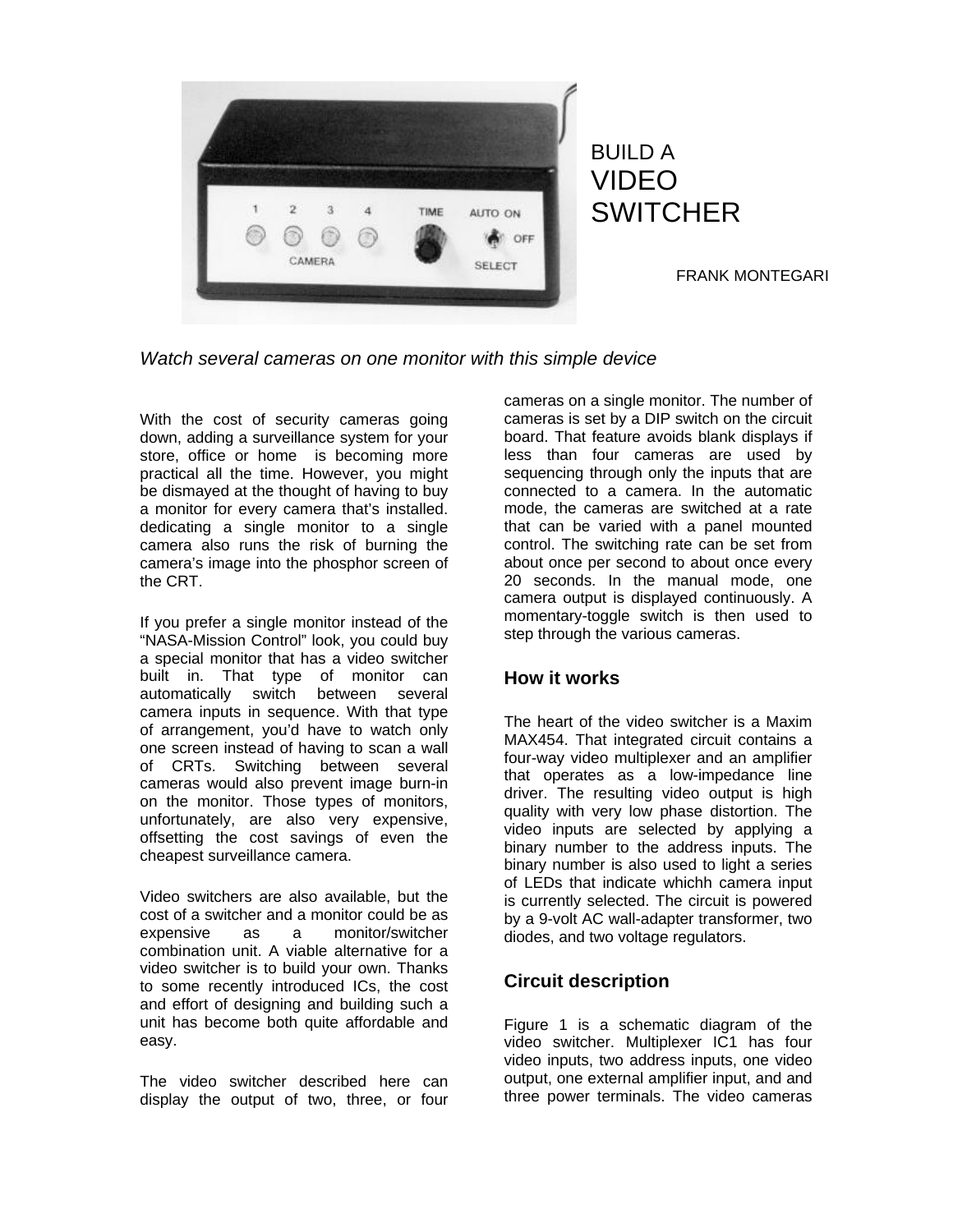connect to the video inputs through J1-J4. The inputs are terminated with 75 ohm resistors R1-R4. The gain of the internal video amplifier is set by a feedback network connected to pin 13 of IC1. That feedback network consists of R5-R8 and C3. The gain is set to 2 in order to compensate for any loss through the 75 ohm terminator resistor, R9. The resulting net gain is 1 at output J5.

The binary addressing circuit is built around IC2, a CD4017 decade counter. That chip produces one positive output at a time on each of its ten outputs in sequence for every clock pulse. The first four outputs at pins 3,2,4,and 7 are connected to transistors Q1- Q4. Those transistors drive LED1-LED4 through current limiting resistor R15. The outputs from IC2 (pins 2,4, and 7) are also decoded into binary logic by diodes D1-D4. The binary logic is sent to the address input lines of IC1.

The number of cameras connected to the video switcher is set with S1. Each switch in S1 is connected to an output from IC2. If, for example, there are only two cameras connected to the video switcher, S1-a is closed. That connects the third output to IC2's reset line. When IC2 advances to the third count, that output passes through S1-a to the reset, and IC2 resets to zero, activating the first camera. The sequence would be camera 1, camera 2, then back to camera 1. Closing S1-b or S1-c instead of S1-a will let the video switcher cycle through three or four cameras, respectively.

Clock pulses for the counter are generated by IC3, an LMC555 CMOS timer. The pulse rate and pulse width is controlled by C4, R10, R11 and potentiometer R12. By adjusting R12, the output frequency of IC3 can be controlled between 1 Hz and 1/20 Hz. The clock pulses from IC3 are connected to IC2 through S2, a three position toggle switch. Switching S2 to the auto position lets the pulses from IC3 select the next camera at a rate set by R12. When S2 is in its center-off position, no switching takes place, and whatever camera input is selected is passed through to the output. The select position on S2 is a momentary contact. That position raises the clock input of IC2 to 5 volts, which increments the

binary count and selects the next camera. When S2 is released, it springs back to its center-off position. The clock input of IC2 is then held at a low-logic level by R13.

The MAX454 requires  $\pm 5$  volts while the other ICs require only +5 volts. Power is supplied by AC adapter T1, rectifier diodes D5 and D6, regulators IC4 and IC5, and filter capacitors C6-C9.

### **Construction**

Because of the high frequency video signals involved, the video switcher should be built on a printed circuit board. The circuit is simple enough to fit onto a single-sided board with only two jumpers needed. A foil pattern is included for etching and drilling your own board. Alternatively, an etched board can be purchased from the source given in the parts list. A feature of that board design is ground traces that run between all of the video signal traces in order to keep induced noise and crosstalk between the signals to a minimum.

Weather you etch a board from the foil pattern or purchase one from the source in the parts list, use the parts-placement diagram in fig. 2 for component placement.

It is easiest to install and solder the resistors and diodes first. Once those components are in place, scrap component leads can be used for the two jumper wires. Next, install S1 and sockets for IC2 and IC3. Do not use a socket for IC1, the MAX454 multiplexer.

When installing J1-J5, hold the connectors tight against the board while soldering the center pin. The assembly can then be placed on a heat-resistant surface and the ground pins soldered. Because of their size and mass, a larger soldering iron might be needed to solder J1-J5. Otherwise the board might be damaged if heat is applied too long.

Once the connectors are soldered in place, Q1-Q4, IC4, IC5, and all the capacitors can be installed. The LEDs should be installed next, leaving their leads long so that they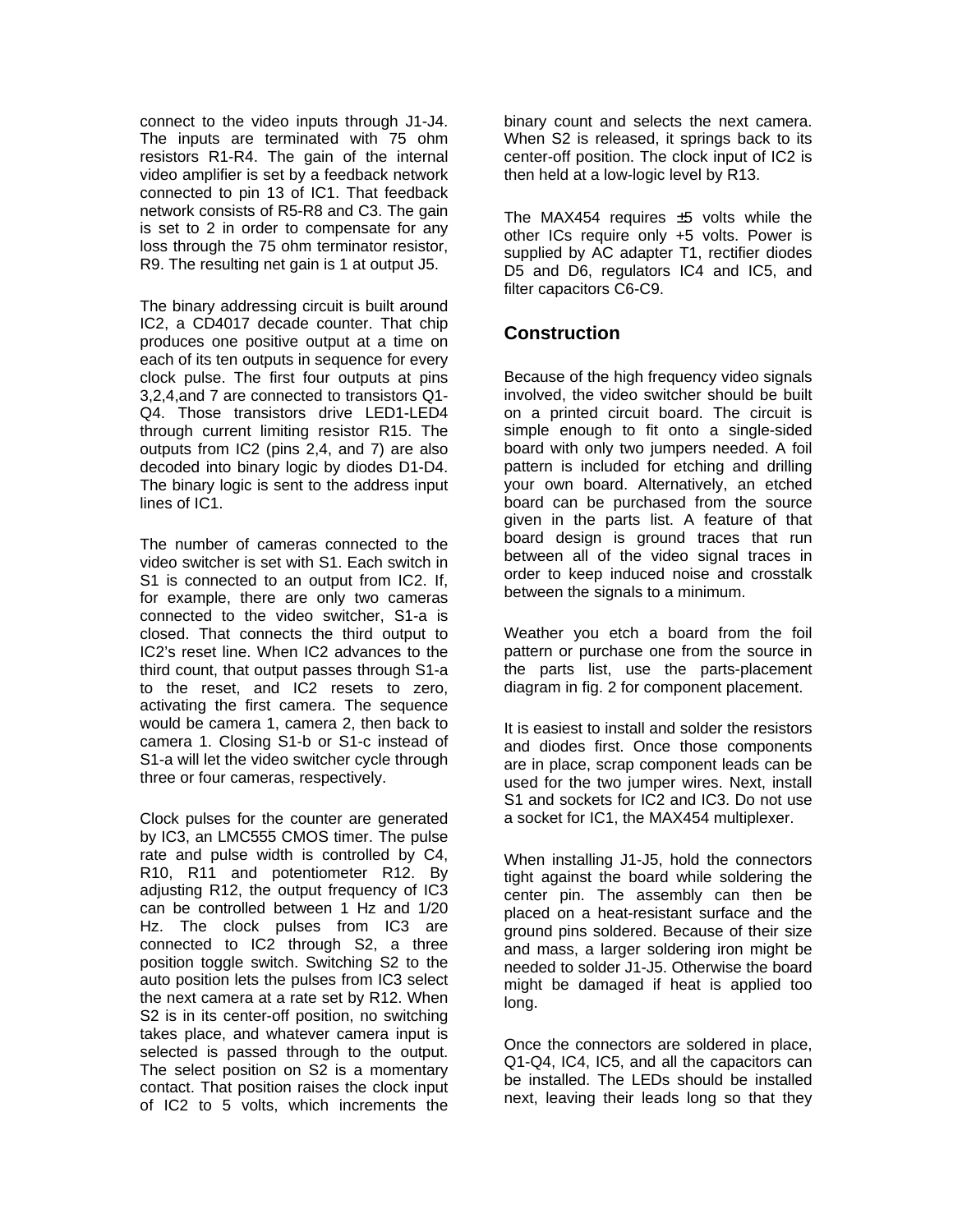can be bent to reach through the front panel of the enclosure. Double-check the orientation of the polarized components, so that they are not installed backwards by accident. Once a component is soldered in place, removing it becomes much more difficult.

Solder two 3-inch long wires onto the two terminals of R12 that are clockwise when viewing the potentiometer from the back. Connect those wires to the holes for R12 on the board. Three additional 3-inch long wires are soldered onto the terminals of S2. The center terminal connects to the hole near C5 and R13. The momentary-contact terminal connects to the hole near R14. The remaining terminal connects to the hole near IC3 and R10.

Solder IC1 directly onto the circuit board. That will result in the shortest possible lead length for the video signals. Plug IC2 and IC3 into their sockets, being careful to handle them as static-sensitive CMOS devices. Solder the T1 leads onto the board.

Examine the board for any wiring errors, bad solder joints, and incorrect components. Once the assembly is inspected, it can be tested.

## **Testing**

Plug T1 into an AC outlet and measure the voltages across C8 nd C9. The voltage

across C8 should measure +5 volts. Across C9, the voltage should be -5 volts. To select two cameras, set S1-a on; to select three cameras, set set S1-b on; and to select all four cameras, set S1-c on. Only one switch at a time should be on. When switch S2 is toggled to its momentary position, the LEDs should sequence to the next indicator each time S2 is toggled. The order of the LEDs should cycle from 1 through 4 and repeat. When S2 is set to automatic, the LEDs should automatically at a rate that should vary as potentiometer R12 is adjusted.

Connect cameras to J1-J4 and a monitor to J5. The video signal on the monitor should switch from camera to camera according to the LEDs.

After testing is completed, drill appropriate holes in a suitable enclosure for J1-J5. LED1-LED4, S2, and R12. Mount the board in the enclosure using the mounting hardware for J1-J5 to hold it in place. Mount R12 and S2 in the front panel and bend the LEDs so they fit through the holes in the panel. The hole for the T1 wire should be drilled at a point where the two halves of the enclosure meet. Tie a knot in the wire for strain relief and place the wire in the enclosure hole with the knot on the inside of the enclosure before closing the case.

That completes the project. If all has gone well, as is likely, your video switcher is now ready for use. Ω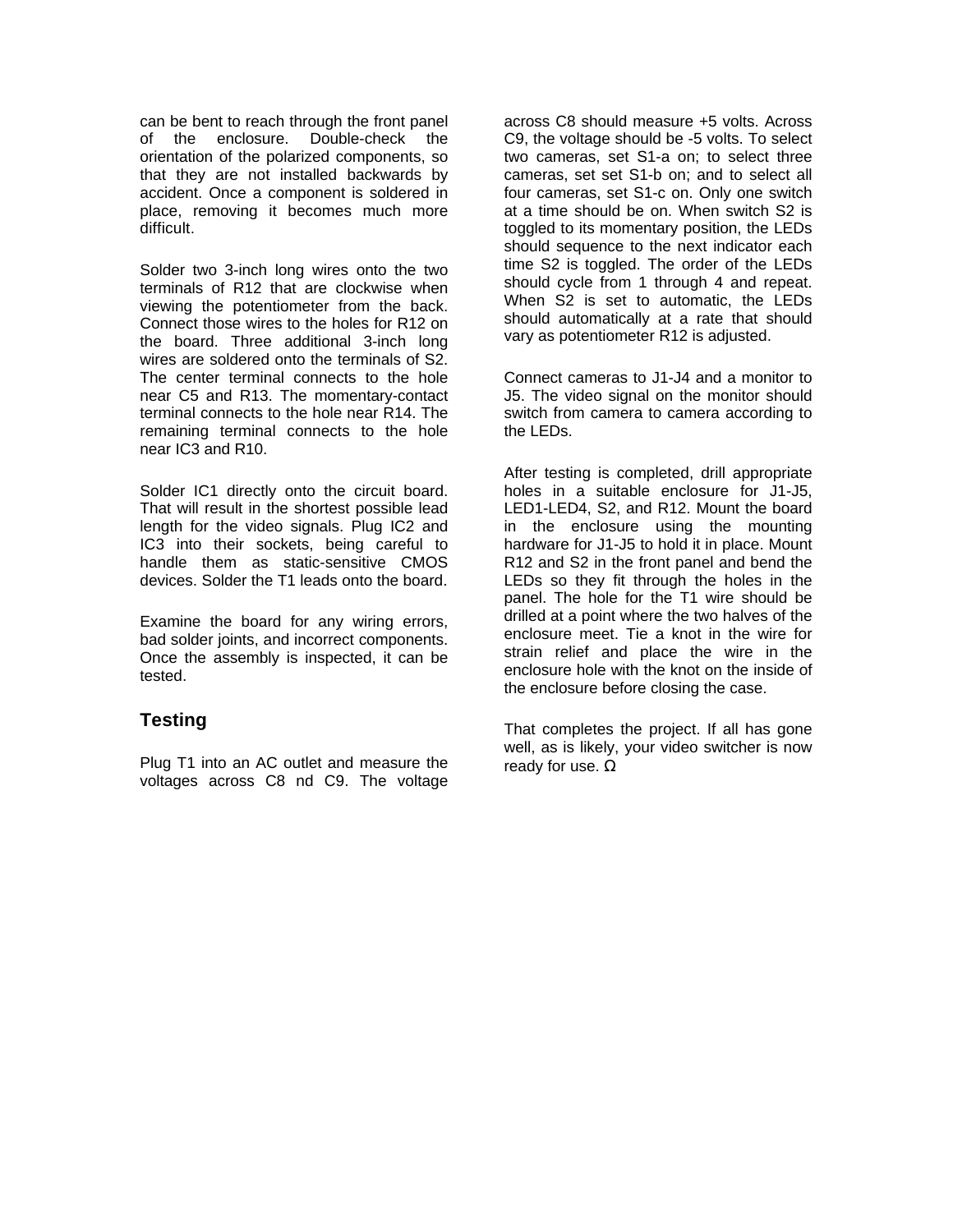## **PARTS LIST**

#### **SEMICONDUCTORS**

IC1 - MAX454 multiplexer, integrated circuit (MAXIM) IC2 - CD4017 decade counter, integrated circuit IC3 - LMC555 timer, integrated circuit IC4 - 78l05 voltage regulator, integrated circuit IC5 - 79l05 voltage regulator, integrated circuit Q1-Q4 - MPSA14, NPN transistor D1-D4 - 1N914, silicon diode D5, D6 - 1N4004, silicon diode LED1-LED4 - Light emitting diode, red

#### **RESISTORS**

(all resistors are 1/8 watt, 5% units unless otherwise noted) R1-R4, R9-R15 - 75 ohm R5 - 150,000 ohm R6 - 620 ohm R7 - 1100 ohm R8 - 1000 ohm R10 - 10,000 ohm R11 - 51,000 ohm

R12 - I megohm potentiometer, panel mount R13, R14 - 100,000 ohm

#### **CAPACITORS**

C1,C2,C5 - 0.1 μF, 50 WVDC, metalized film C3 - 6.8 pF, ceramic disc C4 - 10  $\mu$ F, 50 WVDC, low leakage electrolytic C5, C7 - 470 μF, 25 WVDC, electrolytic C8, C9 - 100 μF, 16 WVDC, electrolytic

#### **ADDITIONAL PARTS AND MATERIALS**

S1 - DIP switch, 3 position S2 - Toggle switch, single pole double throw, one momentary position (Digi-Key CK1028-ND or similar) J1-J5 - Video connector, chassis mount, "F" type T1 - 9 volt AC wall adapter transformer PC board, IC sockets, LED holders, 22 gauge hookup wire, knob, enclosure,

hardware, etc.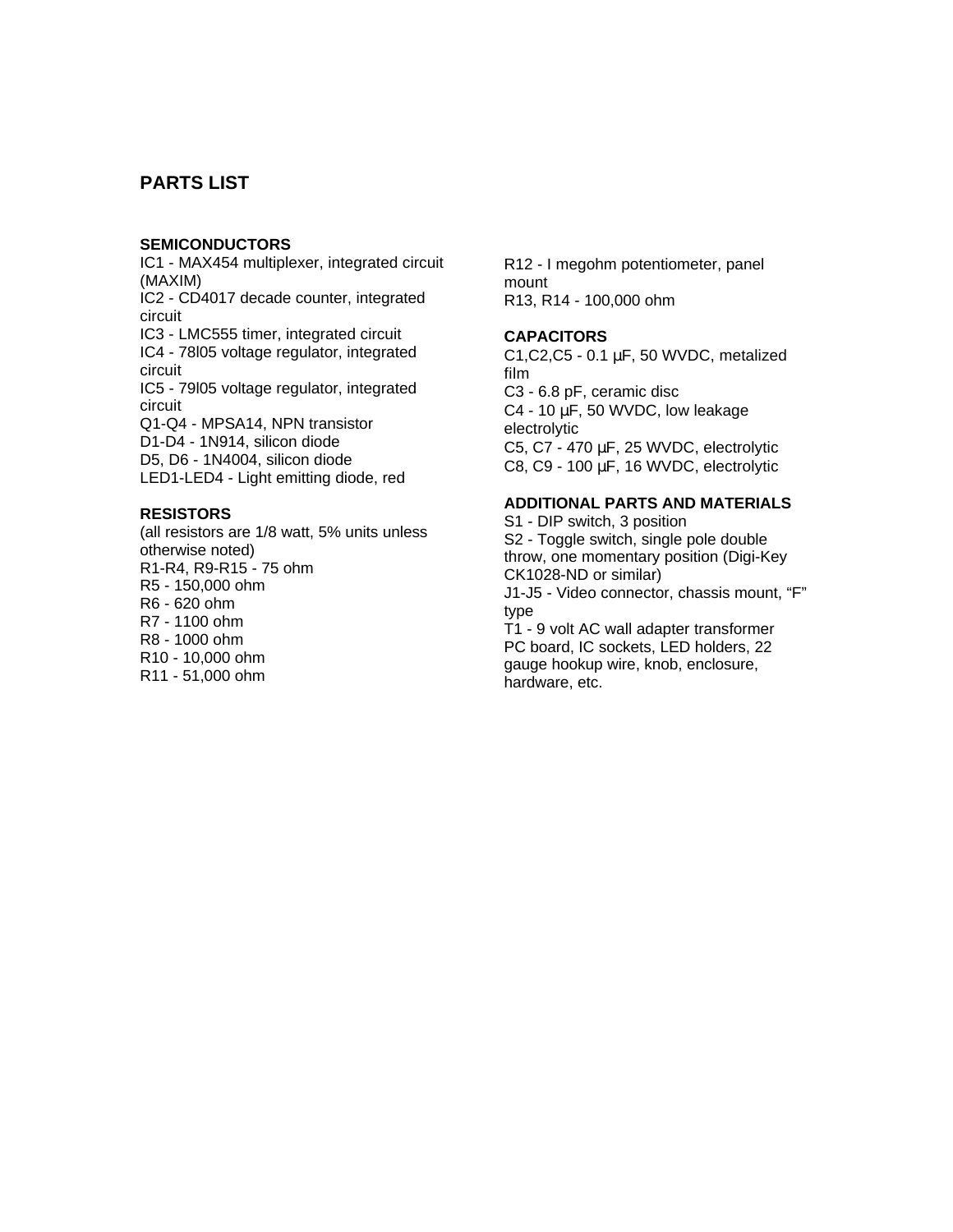

Fig. 1 The video switcher is built around a Maxim MAX454 multiplexer chip. Up to four cameras can be viewed on one monitor in sequence.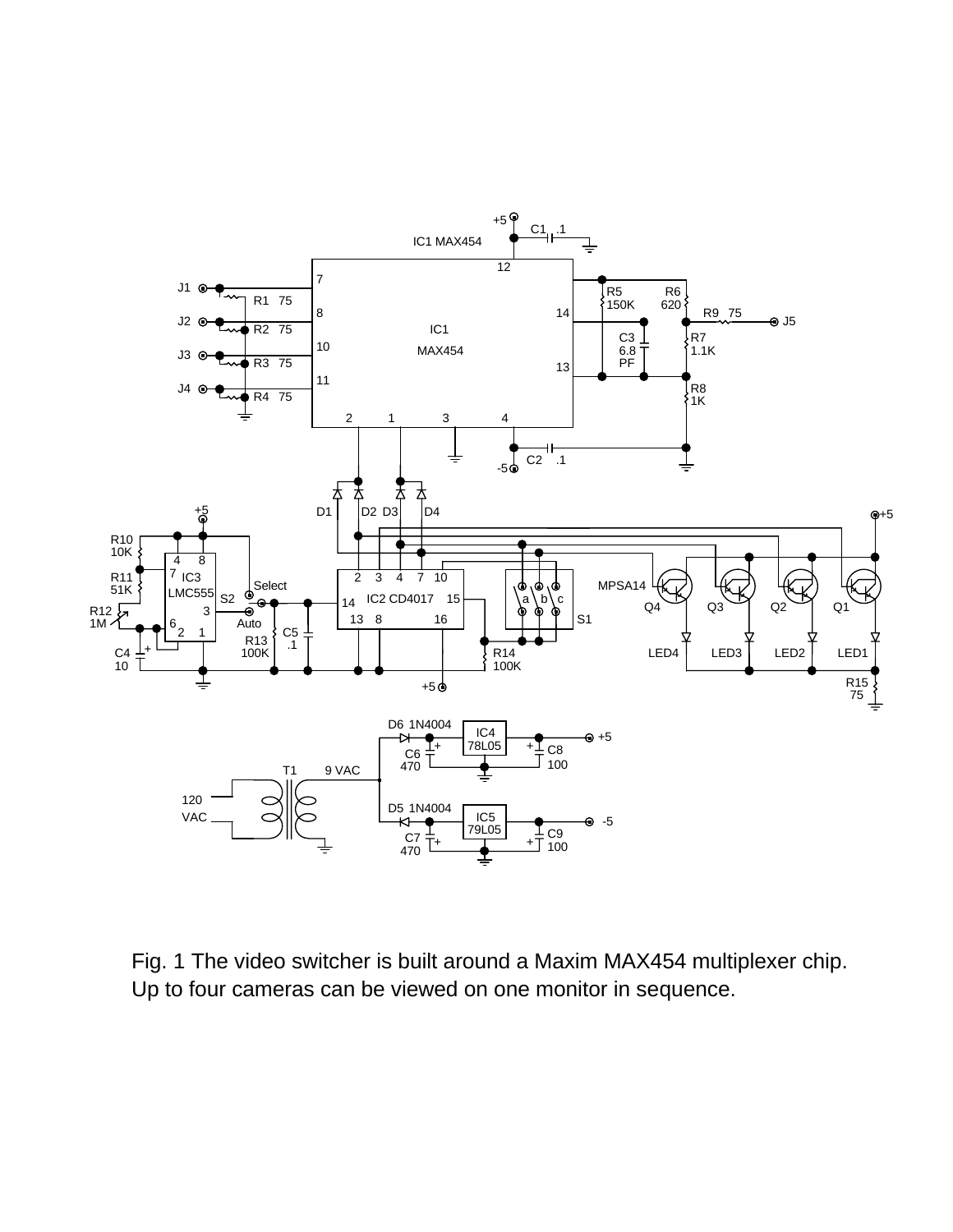

Fig. 2 Use this parts-placement diagram if you're building the video switcher with a board made from the foil pattern provided. Don't forget the two jumper wires, or the circuit won't work.